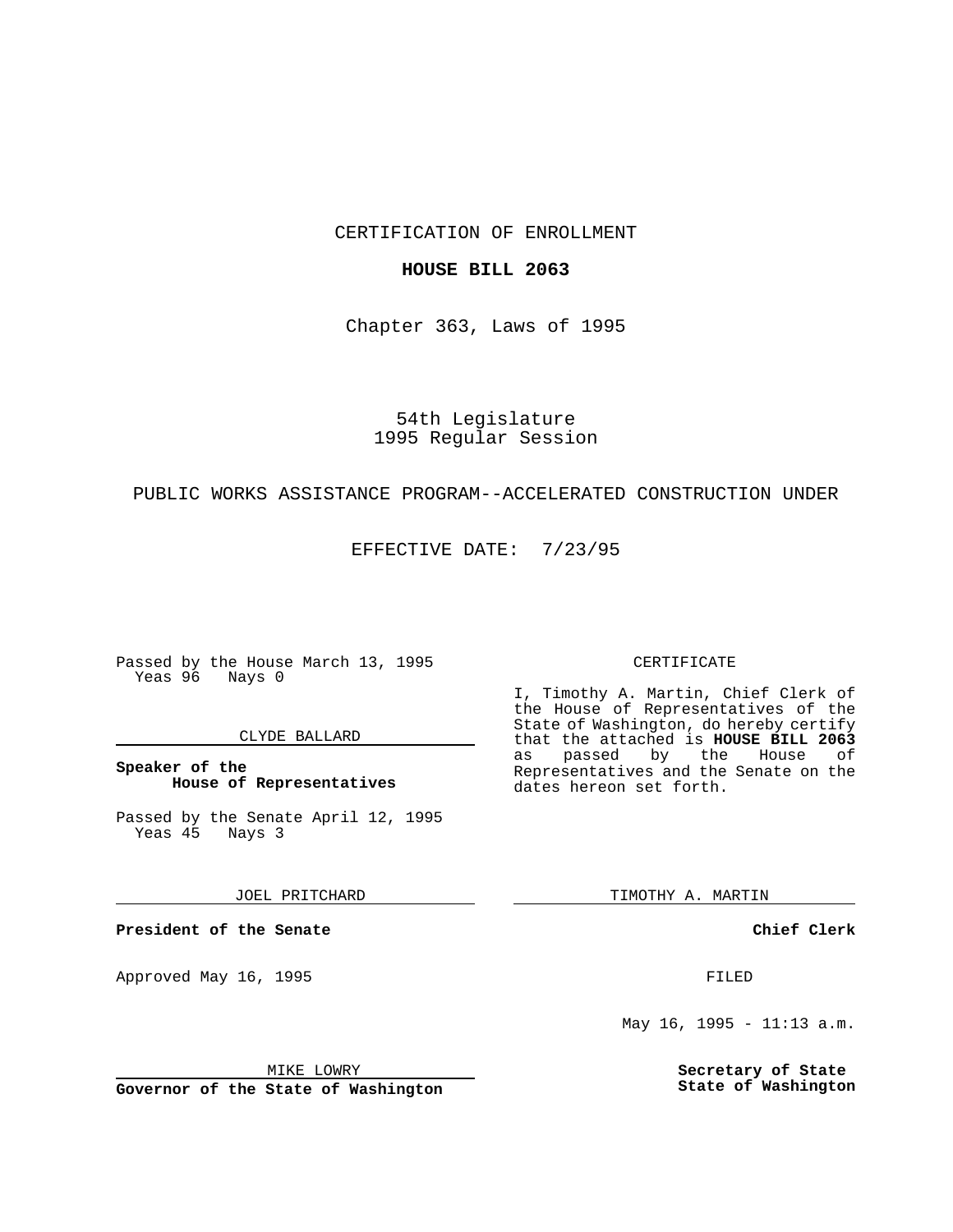# **HOUSE BILL 2063** \_\_\_\_\_\_\_\_\_\_\_\_\_\_\_\_\_\_\_\_\_\_\_\_\_\_\_\_\_\_\_\_\_\_\_\_\_\_\_\_\_\_\_\_\_\_\_

\_\_\_\_\_\_\_\_\_\_\_\_\_\_\_\_\_\_\_\_\_\_\_\_\_\_\_\_\_\_\_\_\_\_\_\_\_\_\_\_\_\_\_\_\_\_\_

Passed Legislature - 1995 Regular Session

**State of Washington 54th Legislature 1995 Regular Session By** Representatives Honeyford, Sehlin and Chopp

Read first time 03/01/95. Referred to Committee on Capital Budget.

 AN ACT Relating to accelerating the implementation of projects currently eligible for funding under the public works assistance program; amending RCW 43.155.070; adding a new section to chapter 43.155 RCW; and creating a new section.

BE IT ENACTED BY THE LEGISLATURE OF THE STATE OF WASHINGTON:

 NEW SECTION. **Sec. 1.** The legislature finds that there continues to exist a great need for capital projects to plan, acquire, design, construct, and repair local government streets, roads, bridges, water systems, and storm and sanitary sewage systems. It is the purpose of this act to accelerate the construction of these projects under the public works assistance program.

 NEW SECTION. **Sec. 2.** A new section is added to chapter 43.155 RCW to read as follows:

 (1) The board may make low-interest or interest-free loans to local governments for preconstruction activities on public works projects before the legislature approves the construction phase of the project. Preconstruction activities include design, engineering, bid-document preparation, environmental studies, right of way acquisition, and other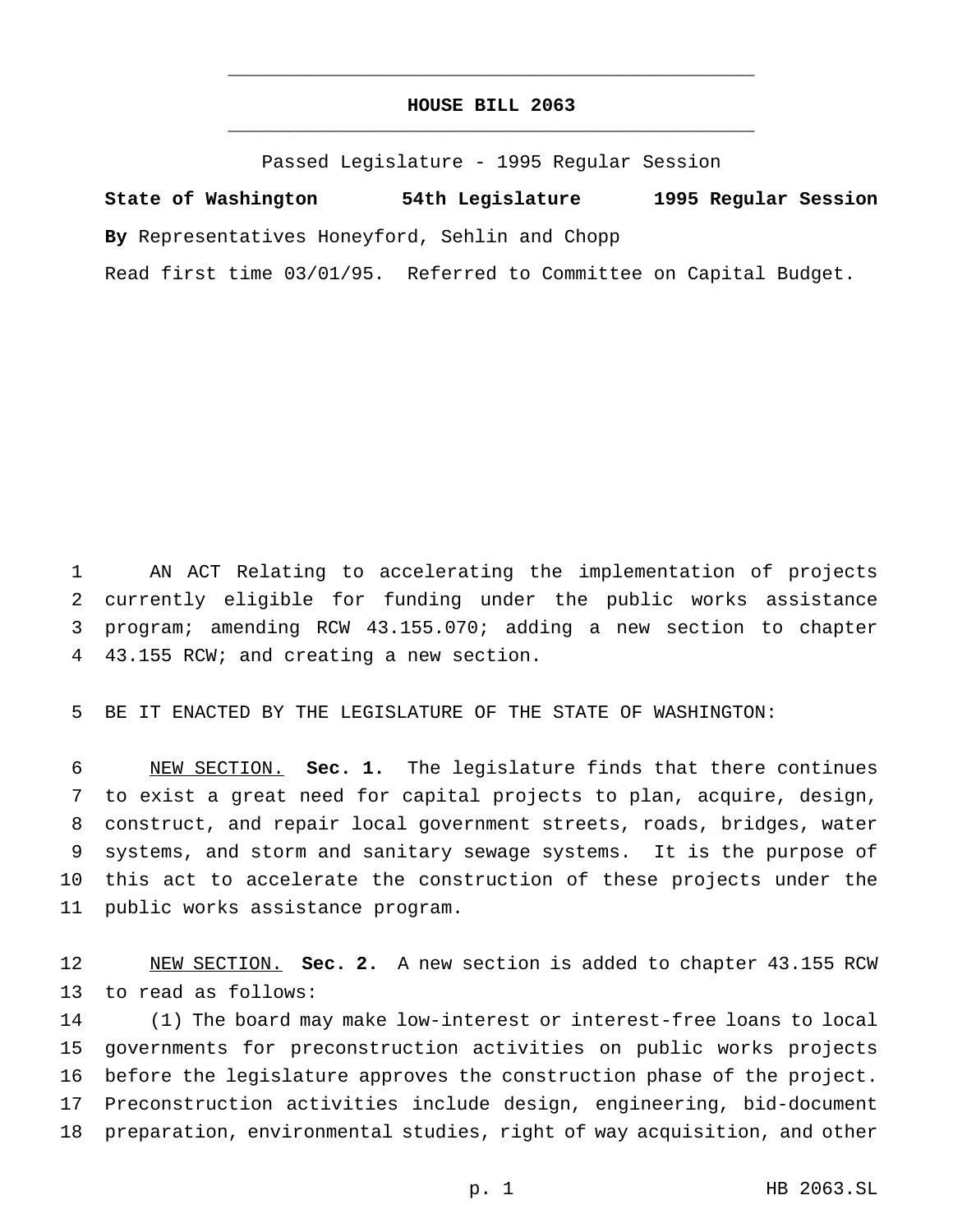preliminary phases of public works projects as determined by the board. The purpose of the loans authorized in this section is to accelerate the completion of public works projects by allowing preconstruction activities to be performed before the approval of the construction phase of the project by the legislature.

 (2) Projects receiving loans for preconstruction activities under this section must be evaluated using the priority process and factors in RCW 43.155.070(2). The receipt of a loan for preconstruction activities does not ensure the receipt of a construction loan for the project under this chapter. Construction loans for projects receiving a loan for preconstruction activities under this section are subject to legislative approval under RCW 43.155.070 (4) and (5). The board shall adopt a single application process for local governments seeking both a loan for preconstruction activities under this section and a construction loan for the project.

 (3) Preconstruction activity loans under this section may be made only from those funds specifically appropriated from the public works assistance account for such a purpose by the legislature.

 **Sec. 3.** RCW 43.155.070 and 1993 c 39 s 1 are each amended to read as follows:

 (1) To qualify for loans or pledges under this chapter the board must determine that a local government meets all of the following conditions:

 (a) The city or county must be imposing a tax under chapter 82.46 RCW at a rate of at least one-quarter of one percent;

 (b) The local government must have developed a long-term plan for 27 financing public works needs;

 (c) The local government must be using all local revenue sources which are reasonably available for funding public works, taking into consideration local employment and economic factors; and

 (d) A county, city, or town that is required or chooses to plan under RCW 36.70A.040 must have adopted a comprehensive plan in conformance with the requirements of chapter 36.70A RCW, after it is required that the comprehensive plan be adopted, and must have adopted development regulations in conformance with the requirements of chapter 36.70A RCW, after it is required that development regulations be adopted.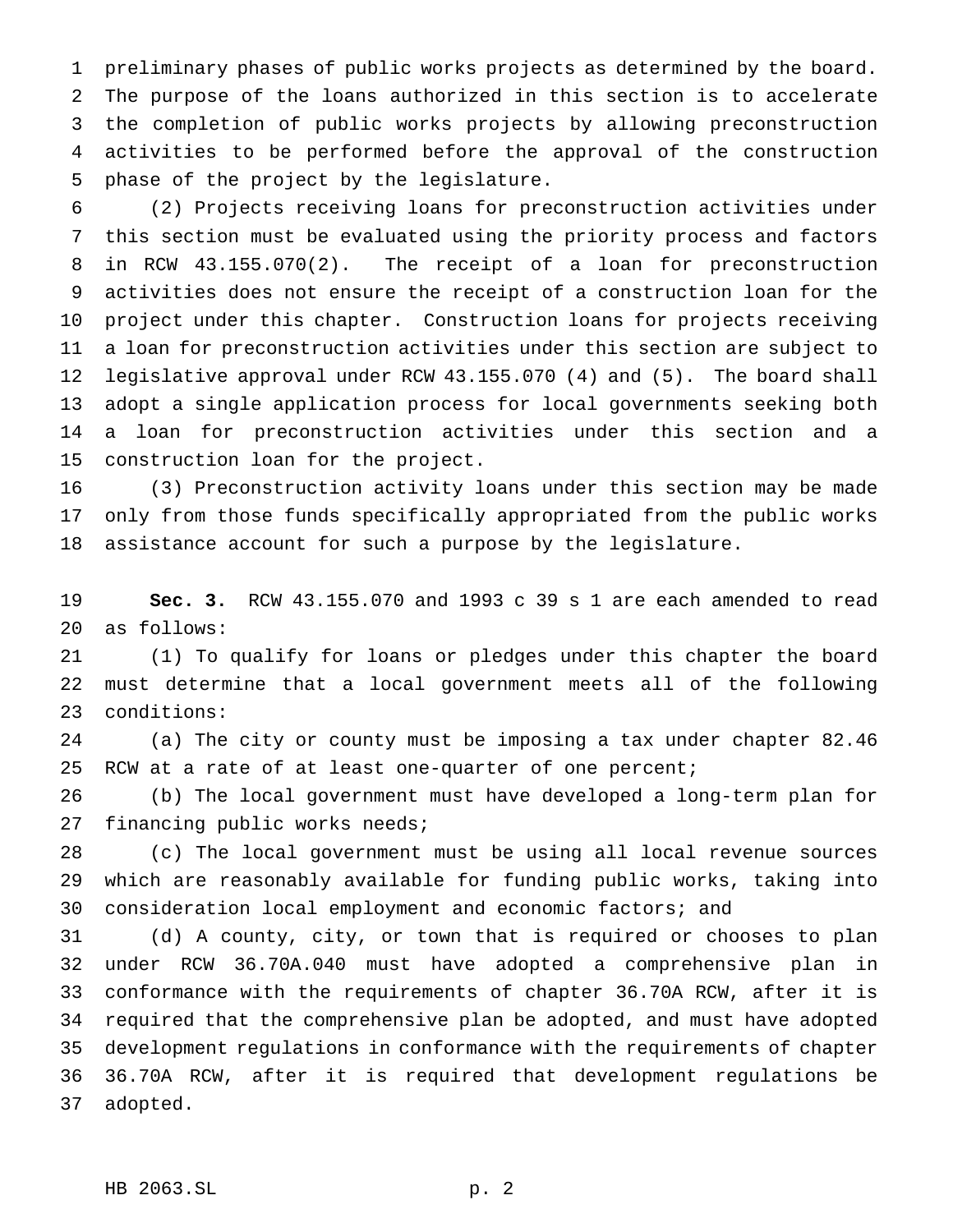(2) The board shall develop a priority process for public works projects as provided in this section. The intent of the priority process is to maximize the value of public works projects accomplished with assistance under this chapter. The board shall attempt to assure a geographical balance in assigning priorities to projects. The board shall consider at least the following factors in assigning a priority to a project:

 (a) Whether the local government receiving assistance has experienced severe fiscal distress resulting from natural disaster or 10 emergency public works needs;

 (b) Whether the project is critical in nature and would affect the health and safety of a great number of citizens;

 (c) The cost of the project compared to the size of the local government and amount of loan money available;

(d) The number of communities served by or funding the project;

 (e) Whether the project is located in an area of high unemployment, compared to the average state unemployment;

 (f) Whether the project is the acquisition, expansion, improvement, or renovation by a local government of a public water system that is in violation of health and safety standards, including the cost of extending existing service to such a system;

 (g) The relative benefit of the project to the community, considering the present level of economic activity in the community and the existing local capacity to increase local economic activity in communities that have low economic growth; and

(h) Other criteria that the board considers advisable.

 (3) Existing debt or financial obligations of local governments shall not be refinanced under this chapter. Each local government applicant shall provide documentation of attempts to secure additional local or other sources of funding for each public works project for which financial assistance is sought under this chapter.

 (4) Before November 1 of each year, the board shall develop and 33 submit to the ((chairs of the ways and means)) appropriate fiscal committees of the senate and house of representatives a description of 35 the ((emergency)) loans made under RCW 43.155.065, section 2 of this 36 act, and subsection (7) of this section during the preceding fiscal year and a prioritized list of projects which are recommended for funding by the legislature, including one copy to the staff of each of the committees. The list shall include, but not be limited to, a